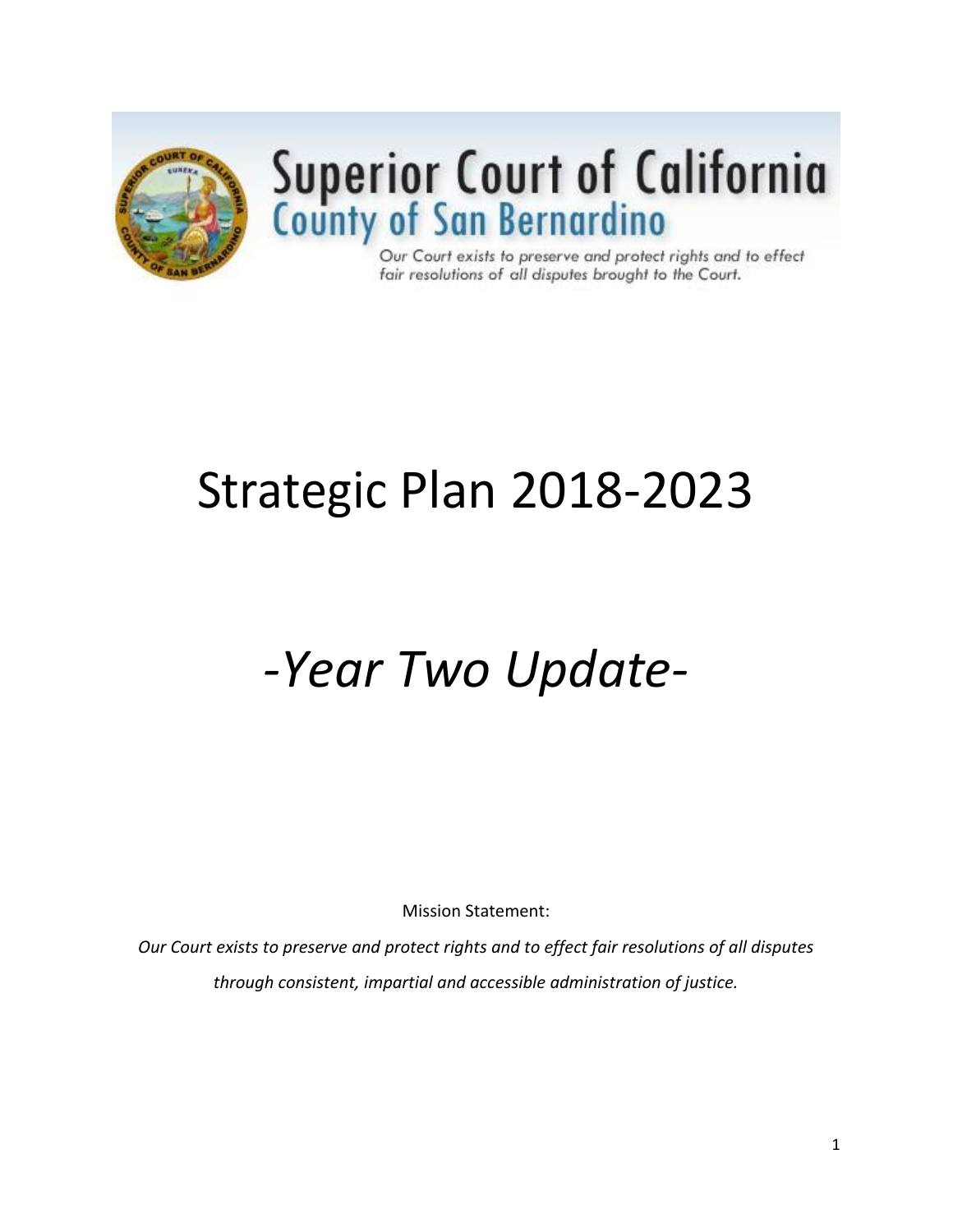# **Context**

California Rule of Court § 10.603(c)(9)(A) states - The presiding judge must: Prepare, with the assistance of appropriate court committees and appropriate input from the community, a longrange strategic plan that is consistent with the plan and policies of the Judicial Council, for adoption in accordance with the procedures established by local rules or polices.

The Superior Court of the State of California, County of San Bernardino, endeavors to create efficient, transparent, innovative services with trained, well qualified employees to provide stable and consistent access to justice stakeholders.

# **Judicial Branch Goals**

The vision and strategic plan of the Court aligns with the Judicial Council's Strategic Plan:

- Goal 1- Access, Fairness, and Diversity
- Goal 2- Independence and Accountability
- Goal 3- Modernization of Management and Administration
- Goal 4- Quality of Justice and Service to the Public
- Goal 5- Education for Branchwide Professional Excellence
- Goal 6- Branchwide Infrastructure for Service Excellence
- Goal 7- Adequate, Stable and Predictable Funding for a Fully Functioning Branch

## **Superior Court of California, County of San Bernardino**

#### **Vision**

- A) Expanded County Wide Access to Justice
- B) Increased State Wide Relationships
- C) Efficient, Functioning and Accessible Case and Data Management
- D) Well Trained and Committed Judicial Officers and Staff

#### **Strategic Directions**

- A) Building Relationships
- B) Investing In the Court and the Community
- C) Committing to Success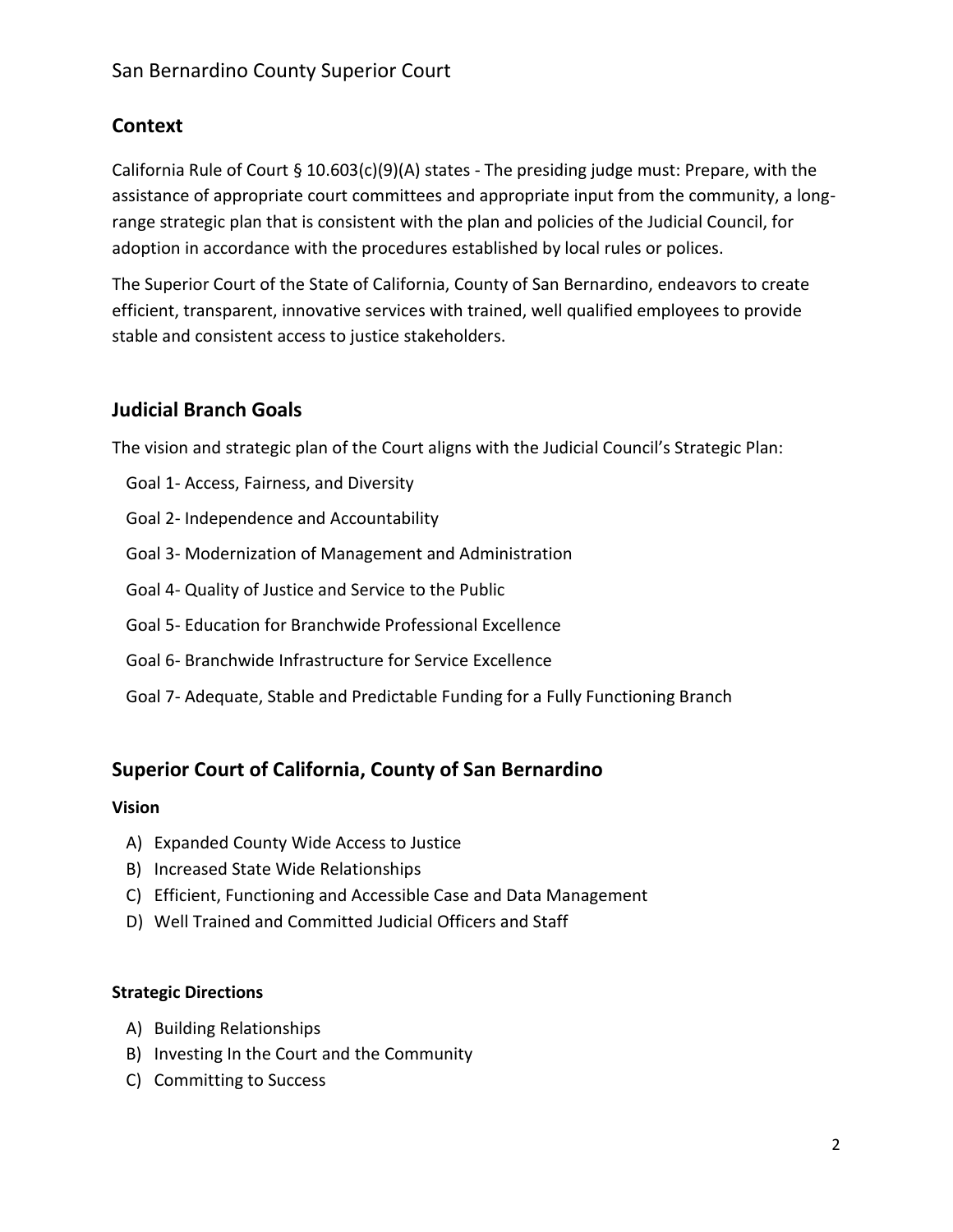# **STRATEGIC DIRECTIONS**

#### **A) Building Relationships**

**Issue Statement:** Strengthen relationships among justice partners and with other courts.

- Partner with other courts and organizations regarding training and state-wide issues.
- Leverage resources by partnering with other courts.
- Strengthen local and state agency partnerships.
- Increase involvement in executive statewide committees.
- Strengthen relationships with state and local legislators.
- Enhance relationships with community organizations and local/state political bodies.

#### **B) Investing In the Court and the Community**

**Issue Statement:** Enhance the effectiveness and productivity of our judicial officers and employees in order to provide the broadest possible access to justice.

- Engage Our Own: Commit to increased engagement and transparency court wide; encourage and offer leadership and outreach opportunities.
- Expand Access: Leverage cost-effective technology solutions to increase access efficiency.
- Rebalance Workload: Analyze and manage available resources to meet the needs of the court's workload and statutory priorities.
- Train and Educate: Develop innovative training resources and programs for Judicial Officers and Staff.

## **C) Committing To Success**

**Issue Statement:** Integrate the strategic planning goals and guidelines into the day-to-day operations of the court.

- Track progress of workgroups via quarterly reports to Strategic Planning committee.
- Institutionalize the planning process for continued development of the strategic plan.

The Court Executive Committee will be responsible for oversight of the implementation plan.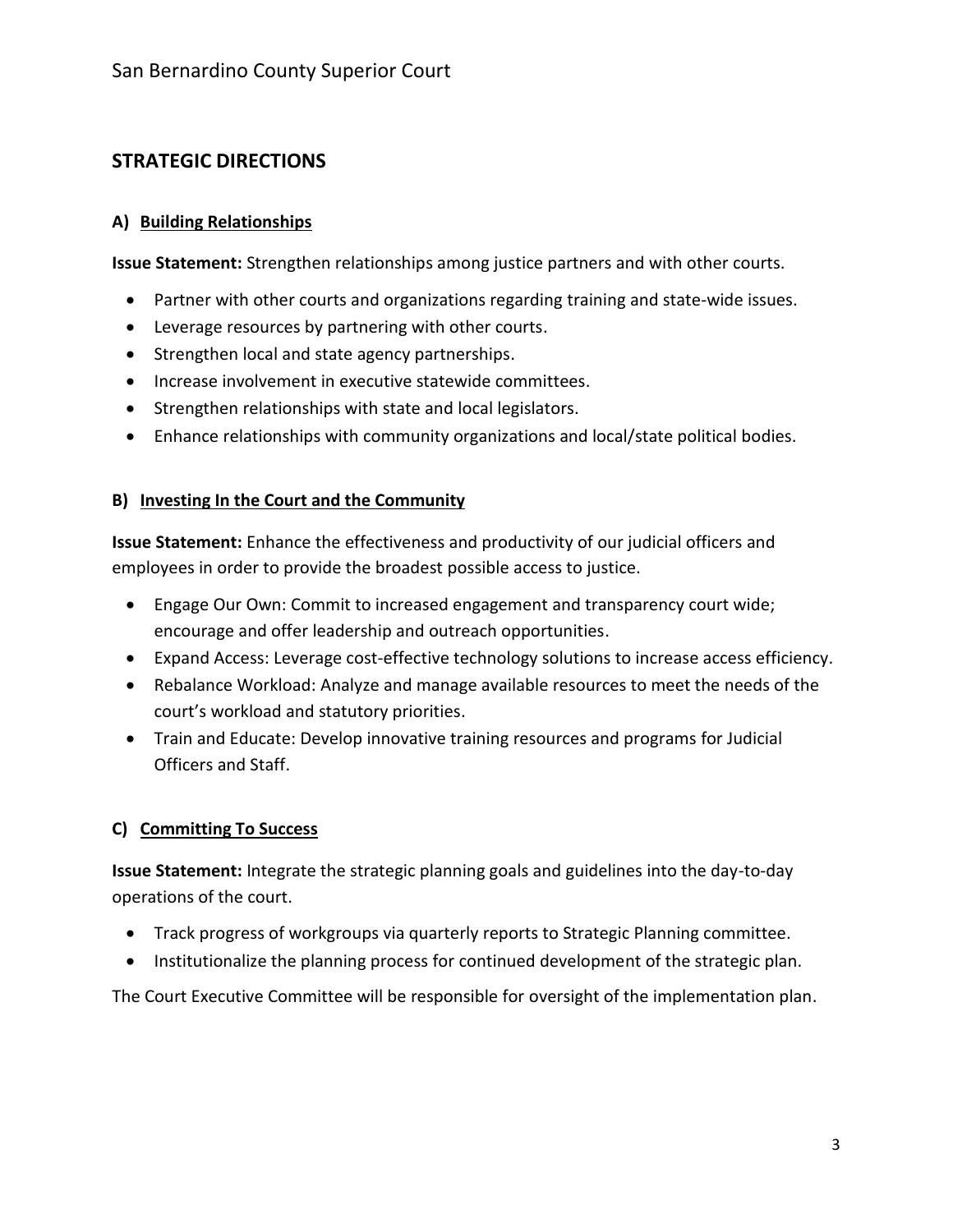**Year Two Implementation**

# **BUILDING RELATIONSHIPS**

#### **COMMITMENTS**

#### **Quarter Two**

- Advocate for judgeships per Judicial Needs Assessment and through legislation (SB16)

- Legislative visits: plan a Legislator Day in San Bernardino County and a visit to the California State Legislator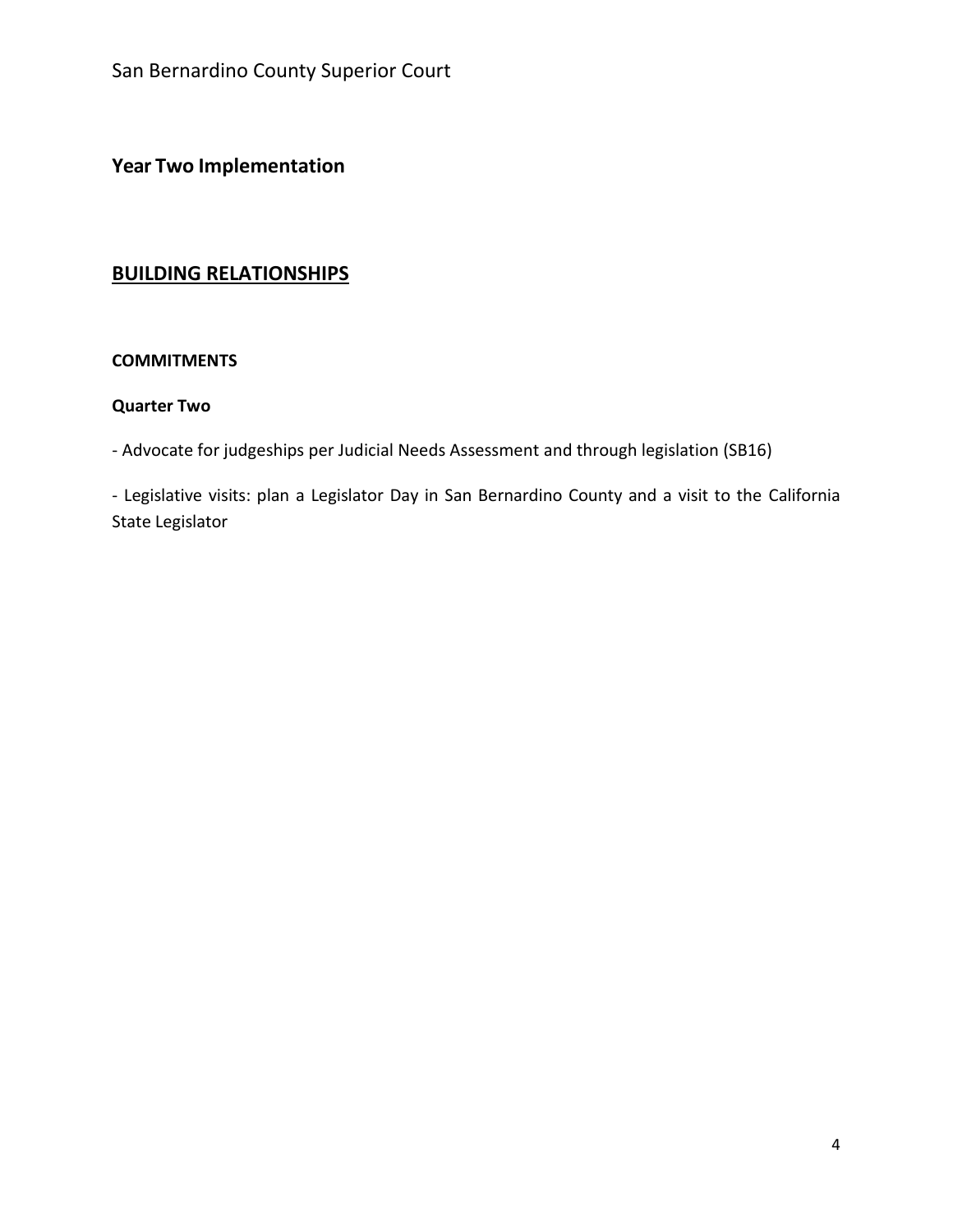### **Year Two Implementation**

#### **INVESTING IN THE COURT AND THE COMMUNITY**

#### **COMMITMENTS**

#### **Quarter Three**

- **-** Define operational model for electronic warrants
- Develop comprehensive resource lists
- High Desert access solutions
- Develop Digital Court framework

#### **Quarter Four**

- -Develop recommendations to expand remote technology into other locations and case types
- -Evaluate fee waiver process
- -Implement misdemeanor arraignments in Big Bear & Needles
- -Develop case type specific educational modules for staff containing judicial perspective
- -Pretrial Release pilot program
- -Judicial Officer Mentor Program
- Implement Project II: Track One Small Claims Unlawful Detainers (SC/UD)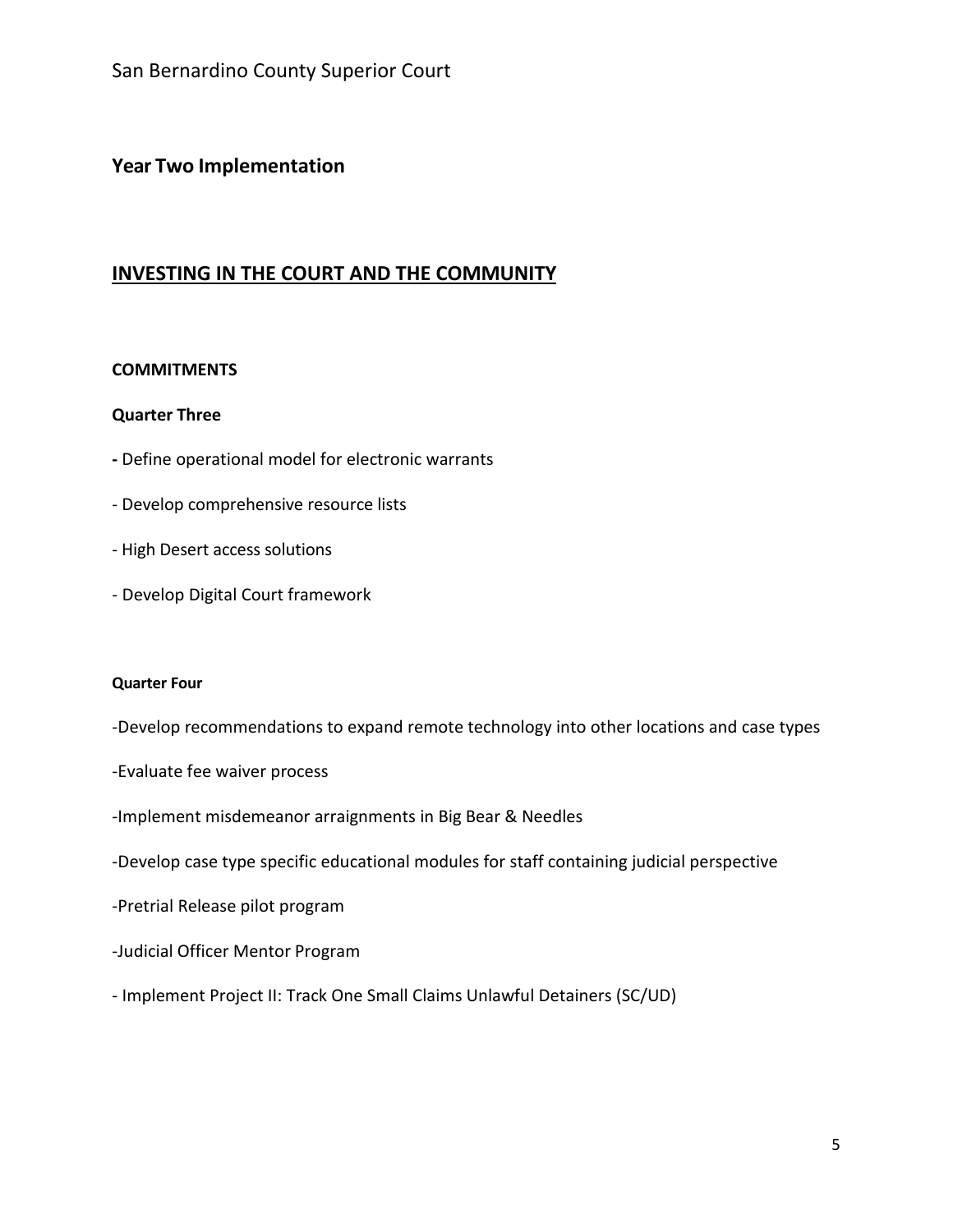**Year Two Implementation**

# **COMMITTING TO SUCCESS**

#### **COMMITMENTS**

#### **Quarter Three**

- Case Management System: Judge Edition replacement proposal

#### **Quarter Four**

- Provide update of strategic plan activities at annual meeting